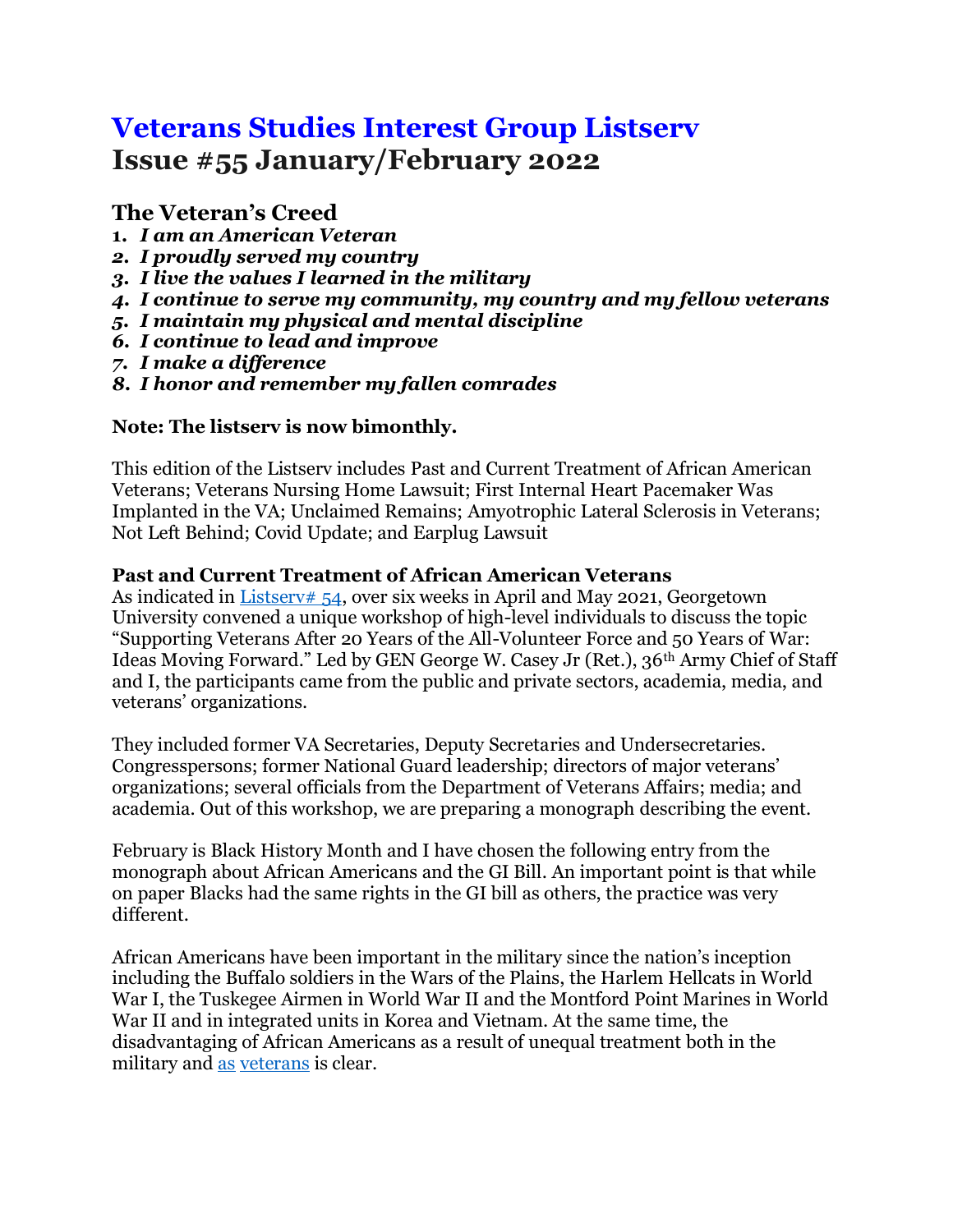African American soldiers returning home from World War I expected that their brave fighting would yield rewards in civil society, but they were **disappointed**. After World War II, the integration of the military via President Truman's Executive Order [9981](https://en.wikipedia.org/wiki/Executive_Order_9981#/media/File:Executive_Order_9981.jpg) was a major forward step for the country and veterans and it was an important part of the post-World War II civil rights movement.

However, African American veterans were again disappointed in [many](https://www.history.com/news/gi-bill-black-wwii-veterans-benefits?li_source=LI&li_medium=m2m-rcw-history) [ways.](https://www.newyorker.com/news/news-desk/the-tragic-forgotten-history-of-black-military-veterans) The 1944 GI bill did not specifically exclude the 1.2 million African Americans who had enlisted in [World War II,](https://www.newyorker.com/news/news-desk/the-tragic-forgotten-history-of-black-military-veterans) but its structure was hostile to them. The program was administered by the states so that the southern states could exert their prejudicial influence. A much larger proportion of black than white veterans were discharged less than honorably, and they did not qualify for the bill's benefits, a problem that still exists. Many schools were segregated so that even if African Americans could get the benefits, they could not easily get the education. Northern universities were slow in accepting black students and southern universities barred them completely. Redlining of housing prevented African Americans from using mortgage benefits in many instances even though the VA guaranteed the loan. These were just some of the barriers that the civil rights movement had to overcome in subsequent years.

#### **Veterans Nursing Home [Lawsuit](https://www.nytimes.com/2022/01/07/nyregion/nj-nursing-home-covid-settlement.html)**

Some justice has been served for the families of the 101 residents that died of Covid due to neglect at the Menlo Park Veterans Memorial home in Edison NJ and the 89 lost at the Veterans Home in Paramus (see Listservs  $\#41$  and  $\#42$ ).

On January 7th the New York Times reported that New Jersey agreed to pay \$53 million to families of 119 veterans who lived in these two [facilities.](https://www.nytimes.com/2022/01/07/nyregion/nj-nursing-home-COVID-19-settlement.html) The families had been preparing to file lawsuits. The average payout is expected to be about \$445,000 in this first nationwide settlement. Lawyers for the plaintiffs said they had no recollection of a similar settlement since many states give nursing homes broad immunity to nursing homes from lawsuits as they face new demands and changing government directives. The veterans' case included claims that staff members were barred from wearing masks before April 2020 to avoid scaring residents, sick and healthy residents were allowed to congregate and staff members moved from room to room without proper precautions.

State-run nursing homes in Illinois and Massachusetts had similar problems and there are lawsuits pending there as well. The New Jersey settlement may be a model for them.

#### **First Internal Heart Pacemaker Was Implanted in the VA**

The VA history office has initiated an interesting new exhibit entitled "100 Objects". The exhibit is oriented around individual objects that are important in the history of the Department of Veterans Affairs.

One of these objects is the first ever internal heart [pacemaker](https://www.va.gov/HISTORY/100_Objects/005_Cardiac_pacemaker.asp) implanted by Dr. William Chardak at the VA hospital in Buffalo NY in 1960. Previously cardiac pacemakers external to the body had been used but did not work out. This internal pacemaker was built by electrical engineer Wilson Greatbach in his backyard workshop. The team, which also included another surgeon Andrew Gage, continued to work together for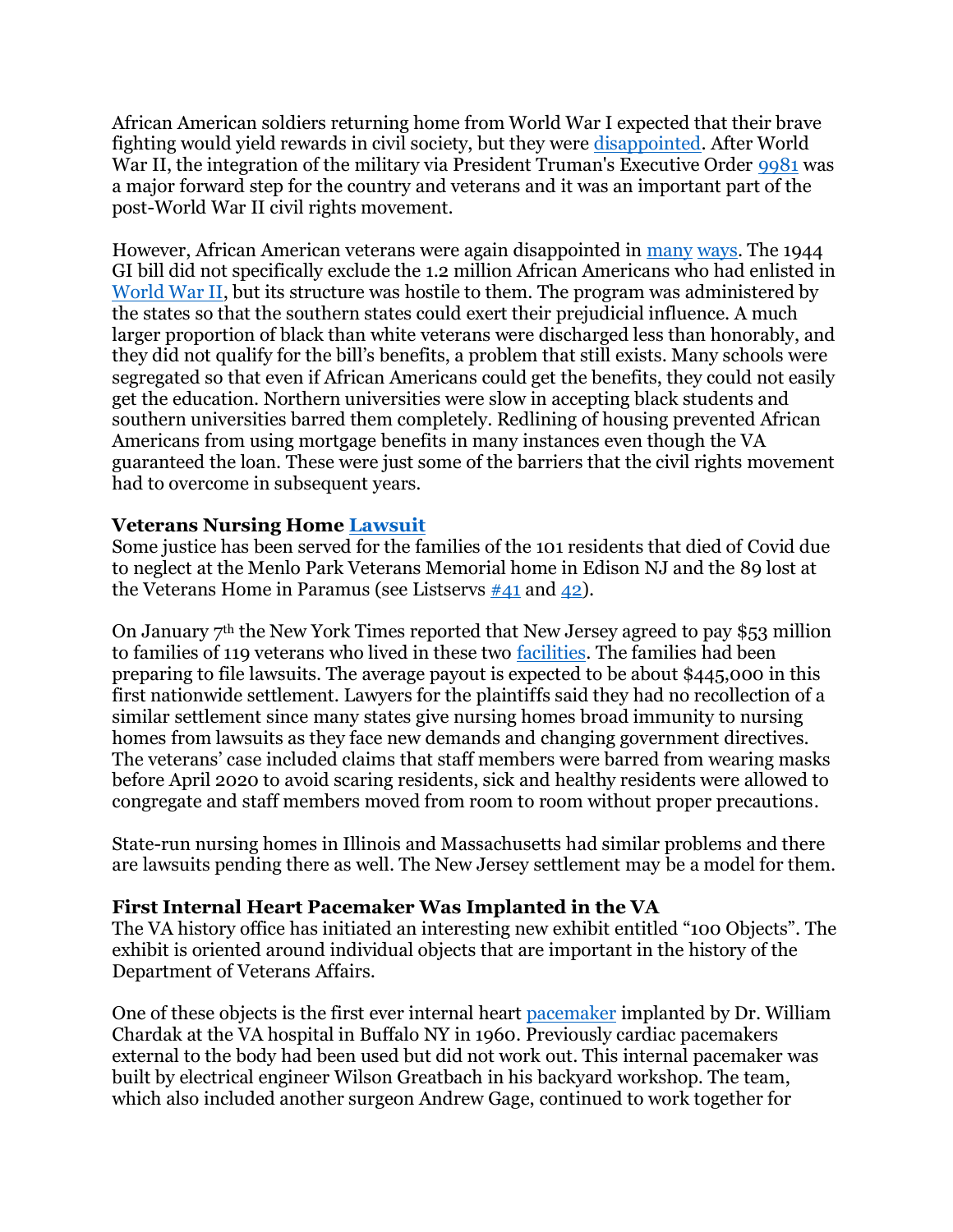many years and also pioneered the use of long-lasting lithium iodine power cells for pacemakers. This advance dominated the field, and it made modern, efficient pacemakers possible. Implantable pacemakers also opened the door to many other implants including implantable cardiac defibrillators and both devices have prolonged the lives of many veterans and others – a major VA contribution.



First ever internal heart pacemaker implanted in the VA hospital in Buffalo NY in 1960

#### **Unclaimed Remains**

According to a VA Inspector General report of December 15, 2021, there are thousands of [unclaimed,](https://www.oversight.gov/sites/default/files/oig-reports/VA/VAOIG-19-09592-262.pdf) veterans left in boxes and urns around the country. The VA's only estimate is a vast range of 11,500 to 52,600 in a 2018 report. The IG report was prompted by a news item about the discovery of more than two dozen unclaimed, cremated remains of veterans in a Roseburg OR Funeral Home in 2019. Some of the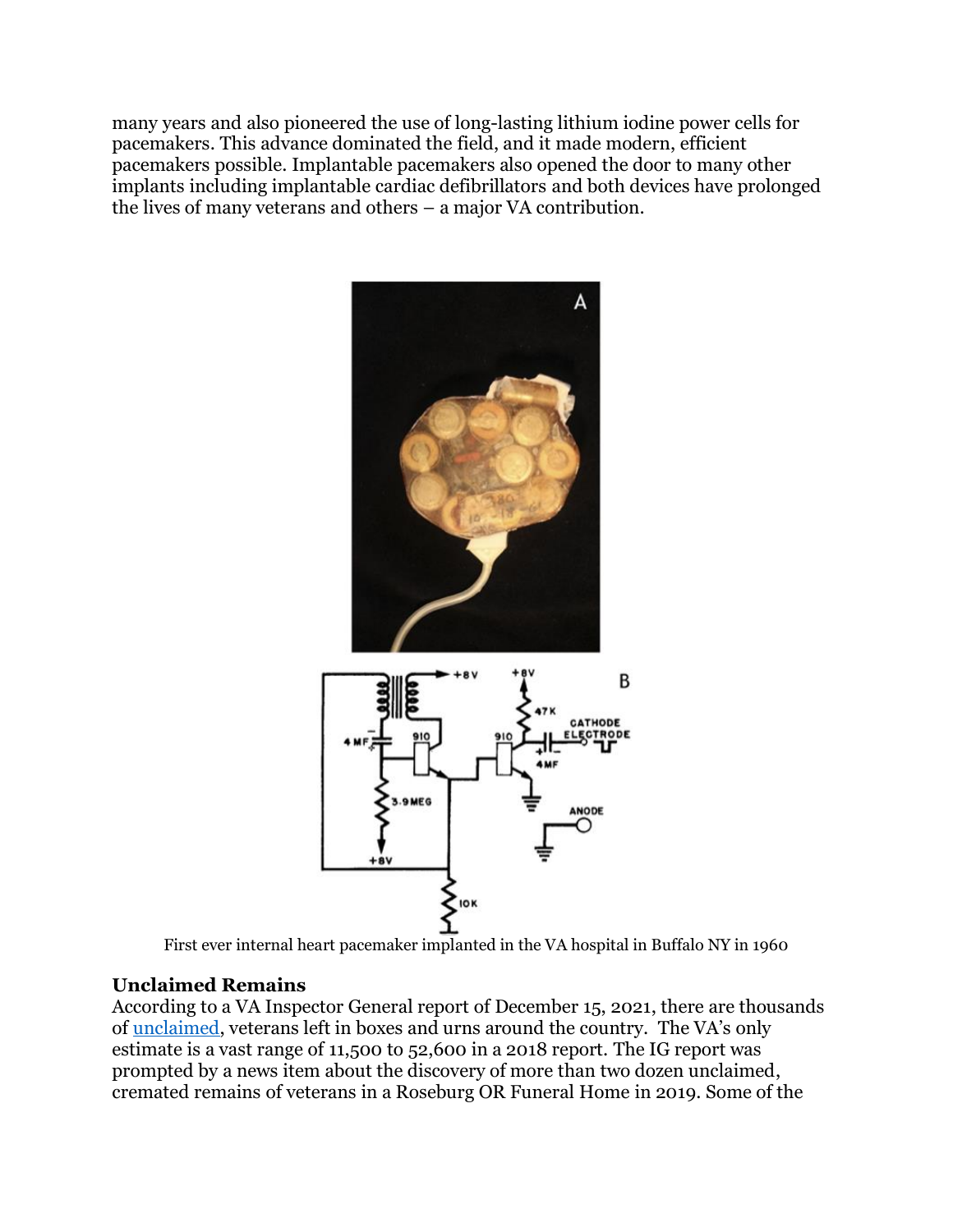remains had been forgotten for as much as 44 years and the discovery led to a proper burial for these veterans. The problems outlined in the IG report were weak oversight of benefits and services for deceased veterans, poor outreach and collaboration when funeral homes and others who might have their remains and VA's inability to perform "accounting and reconciliation of payments made on behalf of deceased veterans whose remains are [unclaimed.](https://www.washingtonpost.com/politics/2022/01/28/soldiers-unclaimed-remains-veterans-affairs-inspector-general-report/)"

Funeral homes and some coroner's offices told the IG that they didn't contact VA because the eligibility and benefits process was just too burdensome. But it is likely that things will improve after this IG report to which six high level VA officials responded.

Veterans have the right to a dignified burial. VA benefits generally provide for a marker for the deceased, an American flag, and a presidential memorial certificate for survivors. Spouses and dependent children are also eligible for burial benefits.

#### **Amyotrophic Lateral Sclerosis in Veterans**

In an Op-Ed plea for more research on the disease, a retired Marine and VFW national Deputy Chief of Staff offers some important statistics on Amyotrophic Lateral Sclerosis (ALS), a dread [disease](https://www.militarytimes.com/opinion/commentary/2021/10/28/als-is-killing-veterans/) with which he is afflicted. ALS is also called "Lou Gehrig's disease" because the great baseball player died of it. ALS causes a gradual weakening of muscles until the individual can no longer breathe, communicate, or take care of themselves. One victim told me that she felt that her body was a prison from which she wanted to escape.

ALS is far more common in active-duty military and veterans than others and it is presumptive for 100% benefits. According to th[e VA,](https://www.google.com/search?q=VA+Directive+1101.07%2C+August+21%2C2021&rlz=1C5CHFA_enUS716US727&oq=VA+Directive+1101.07%2C+August+21%2C2021&aqs=chrome..69i57j69i64.3952j0j7&sourceid=chrome&ie=UTF-8) ALS occurs in approximately 1,055 veterans per year with a possible prevalence of 4,220 given the disease's current life expectancy of about three years. Every day three veterans are diagnosed and another three die from this disease. If we add the numbers since 9/11, 3-times more veterans have died from ALS than were killed in combat (close to 21,000 versus close to 7000). There is no known cure for ALS and treatment is via management of the symptoms.

#### **Not Left Behind**

The U.S at times makes Herculean efforts to identify and return the remains of those who died in battle overseas as it did for Lt. Anel Shay who died August 1, 1943 in one of the most disastrous air missions of World War II. Called Operation Tidal Wave, though also known as "Black or Bloody Sunday" this mission was designed to knockout the oil refineries in Ploesti, Romania where 60% of the Nazi's wartime fuel was generated. The mission was huge, consisting of 178 B-24 airplanes with crews of 1,726 men who had taken off from Benghazi Libya, 1200-miles away.

Operation Tidal Wave only lasted 27 minutes and 51 planes did not return. Over 500 men were lost (30% of the total in the operation, when those who were imprisoned or missing were included). Many mistakes had been made including that 2 of the 5 bombing groups made a wrong turn to Romania's capitol Bucharest instead of the target. Also, the Germans quickly found out that the planes were coming though it is still not known how. The Germans had 259 planes at Ploesti and 40 batteries of flak guns.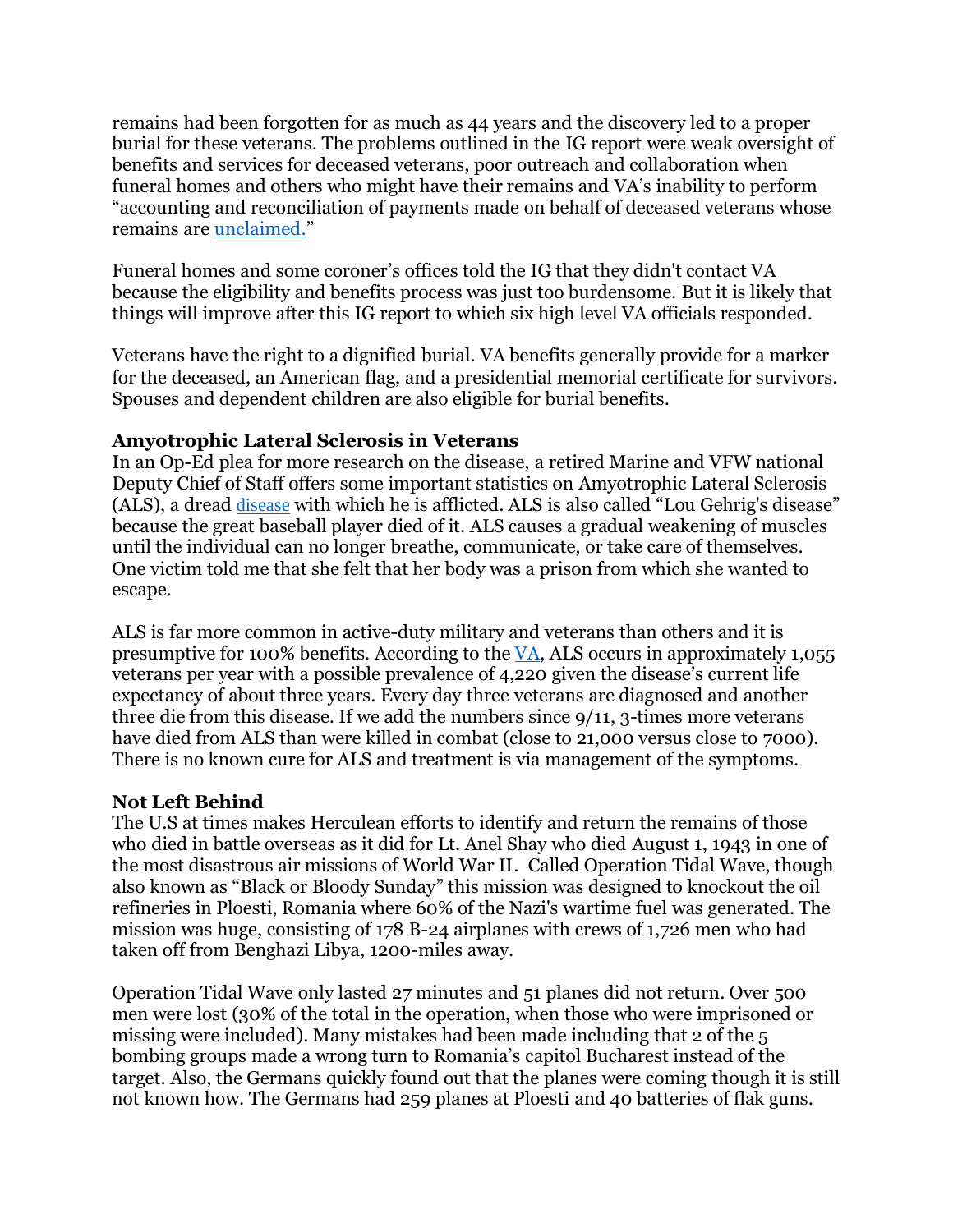The bombardier in one of the planes was Lt. Anel Shay from Seattle WA – he was 25 years old when he enlisted and was killed the next year in this raid. Only one of the ten crew members in his plane, called the "Semper Felix," survived and that individual died in 2011 at age 98.

The remains of many of those killed were buried in a cemetery in Ploesti and Lt. Shay was finally identified via DNA matched with his grandnephew. His remains were ceremonially returned to Seatac WA where he was met by his step nephew and grandnephew, both of whom said they knew little about him. They had seen his medals in a cabinet, but he was not talked about much over the last 78 years.

## **Covid Update**

| <b>VA Covid Statistics</b>        |          |         |
|-----------------------------------|----------|---------|
|                                   | 12/19/21 | 2/12/22 |
| <b>Cumulative Cases</b>           | 400,910  | 595,317 |
| <b>Active Cases</b>               | 9,758    | 20,079  |
| <b>Convalescent Cases</b>         | 373,764  | 555,295 |
| <b>Known Deaths</b>               | 13,379   | 19,943  |
| <b>Known deaths, VA Employees</b> | 182      | 243     |

Note the substantial cumulative increases since December (See Listserv 54), the result of Omicron.

#### **Earplug Lawsuit**

The 2 most common disability awards for male veterans are tinnitus (ringing in the ears, 8.6% of male veterans' claims) and hearing loss (5.2% of claims). The loud noises of military life wreak havoc with one's hearing and both conditions rank higher than PTSD and musculoskeletal [conditions.](400,910%20%209,758%20%20373,764%20%2013,379%20%20182) On January 27th, a federal jury awarded \$110 million to two U.S. army veterans who said they had hearing damage because of defective combat ear plugs produced by the 3M [company.](https://www.nytimes.com/2022/01/28/us/veterans-earplugs-3m-lawsuit.html) So called Combat Arms earplugs Version 2, did not work and were discontinued. The 3M company said they would appeal the verdict.

These suits are part of one of the largest mass tort litigations around the country. Nearly 300,000 servicemen and civilians are involved. Ten other cases have been decided in which 9 of 14 service members awarded \$1.7-22.5 million each. Five other trial dates are set for this year, the next one in Pensacola FL in March.

This growing tally started with a whistleblower lawsuit that alleged that 3M was in violation of the False Claims Act.

Joel Kupersmith, M.D.

The Listserv is available as an archive on the Georgetown University Library website under the title "Veterans Interest [Newsletters](https://repository.library.georgetown.edu/handle/10822/1050313)